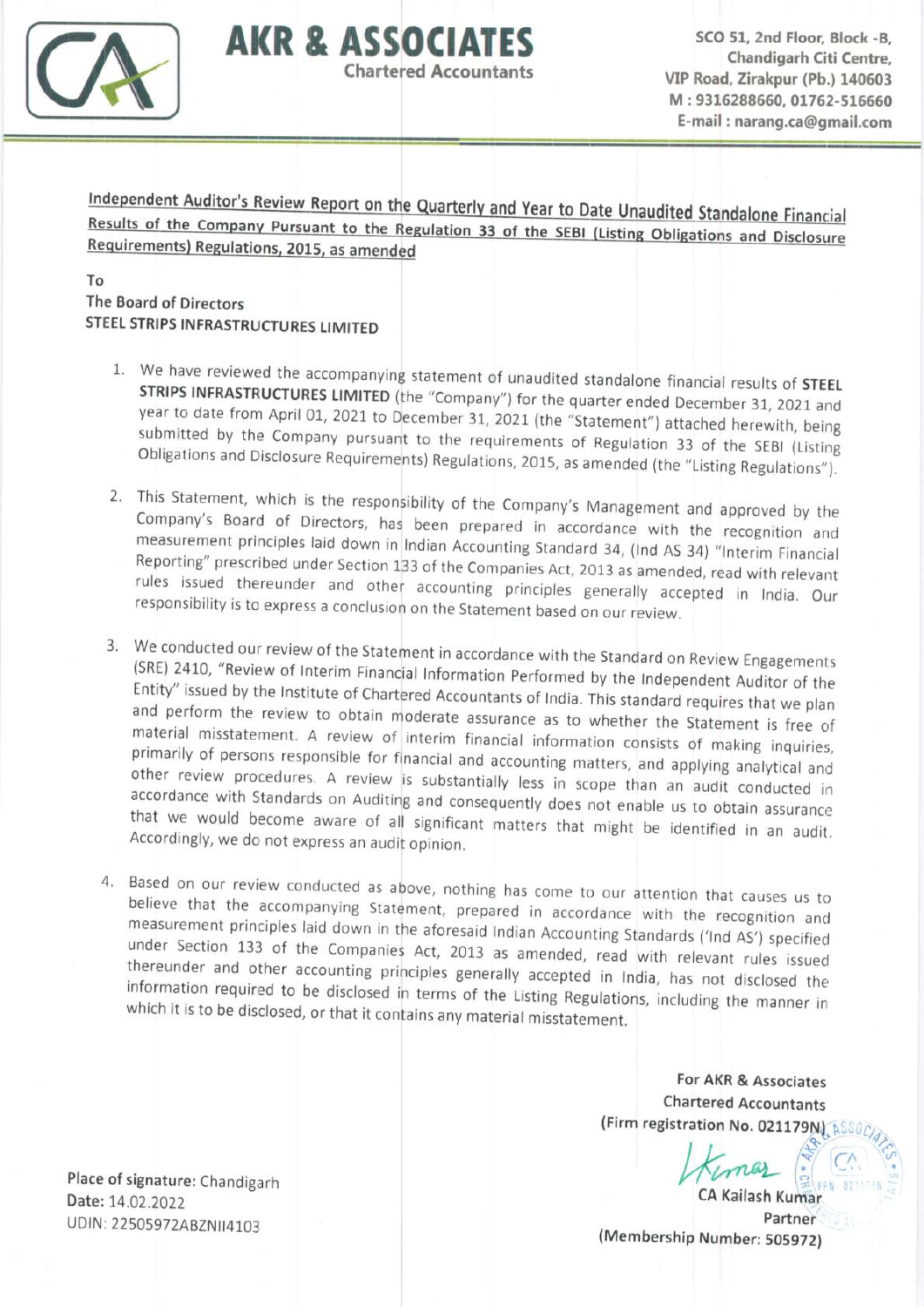| Regd Office: VillageSomalheri/Lehli, P O. Dappar, Tehsil-Derabassi, Distt. SAS Nagar, Mohali (Pb)<br>Statement of Standalone Unaudited Financial Results for the Quarter and nine months ended 31st December, 2021 (INR in Lakhs) |                    |                |                                                   |                         |                   | (CIN:L27109PB1973PLC003232) |
|-----------------------------------------------------------------------------------------------------------------------------------------------------------------------------------------------------------------------------------|--------------------|----------------|---------------------------------------------------|-------------------------|-------------------|-----------------------------|
|                                                                                                                                                                                                                                   |                    |                |                                                   |                         |                   |                             |
| <b>PARTICULARS</b>                                                                                                                                                                                                                | THREE MONTHS ENDED |                |                                                   |                         | NINE MONTHS ENDED | Financial year              |
|                                                                                                                                                                                                                                   | 31.12.2021         | 30.09.2021     | 31.12.2020<br>(UNAUDITED) (UNAUDITED) (UNAUDITED) | 31.12.2021              | 31.12.2020        | Ended 31.03.21              |
| 1 Income                                                                                                                                                                                                                          |                    |                |                                                   | (UNAUDITED) (UNAUDITED) |                   | (AUDITED)                   |
| (a) Revenue from operations                                                                                                                                                                                                       |                    |                |                                                   |                         |                   |                             |
| (b) Other Income (net)                                                                                                                                                                                                            | 28.15<br>0.08      | 27.76          | 30.65                                             | 82.90                   | 75.43             | 88.91                       |
| Total Income                                                                                                                                                                                                                      | 28.23              | 17.68<br>45.44 | 1.94<br>32.59                                     | 17.82                   | 180.74            | 182 43                      |
| 2 Expenses                                                                                                                                                                                                                        |                    |                |                                                   | 100.72                  | 256.17            | 271.34                      |
| (a) Cost of Material Consumed                                                                                                                                                                                                     | 0.00               | 0.00           | 0.00                                              | 0.00                    |                   |                             |
| (b) Changes in inventories of work-in-progress                                                                                                                                                                                    | 0.00               | 0.00           | 0.00                                              | 0.00                    | 0.00<br>000       | 0.66<br>000                 |
| and stock-in-trade                                                                                                                                                                                                                |                    |                |                                                   |                         |                   |                             |
| (c) Employee benefits expense                                                                                                                                                                                                     | 24 19              | 22.89          | 28.47                                             | 68 78                   | 64.55             | 8629                        |
| (d) Finance Costs                                                                                                                                                                                                                 | 11.34              | 11.50          | 12.06                                             | 34.78                   | 35.76             | 50.43                       |
| (e) Depreciation and amortisation expense                                                                                                                                                                                         | 0.54               | 0.55           | 0.54                                              | 1.63                    | 1.63              | $2 - 18$                    |
| (f) Other Expenses                                                                                                                                                                                                                | 38.94              | 40.26          | 39.82                                             | 108.92                  | 112.32            | 143.32                      |
| <b>Total Expenses</b>                                                                                                                                                                                                             | 75.01              | 75.20          | 80.89                                             | 214.11                  | 214.26            | 282 22                      |
| 3 Profit /(Loss) before exceptional items and<br>tax                                                                                                                                                                              | (46.78)            | (29.76)        | (48.30)                                           | (113.39)                | 41.91             | (10.8%                      |
| 4 Exceptional Items                                                                                                                                                                                                               | 0.00               | 0.00           | 0.00                                              | 0.00                    | 0.00              | 0.00                        |
| 5 Profit /(Loss) before tax                                                                                                                                                                                                       | (46.78)            | (29.76)        | (48.30)                                           | (113.39)                | 41.91             | (10.88)                     |
| 6 Tax Expense                                                                                                                                                                                                                     |                    |                |                                                   |                         |                   |                             |
| a) Current Tax                                                                                                                                                                                                                    | 0.00.              | 0.00           | 0.00                                              | 0.00                    | 0.00              | 0.65                        |
| b) Deferred Tax                                                                                                                                                                                                                   | 0.00               | 0.00           | 0.00                                              | 0.00                    | 0.00              | 0.00                        |
| <b>Total Tax Expense</b>                                                                                                                                                                                                          | 0.00               | 0.00           | 0.00                                              | 0.00                    | 0.00              | O G                         |
| 7 Net Profit/(Loss) for the period from                                                                                                                                                                                           | (46.78)            | (29.76)        | (48.30)                                           | (113.39)                | 41.91             | (10.89)                     |
| 8 Net Profit/(Loss) for the period from<br>discontinued operations                                                                                                                                                                | 0.00               | 0.00           | 0.00                                              | 0.00                    | 0.00              | 0.04                        |
| 9 Net Profit/(Loss) for the period from<br>discontinued operations(after tax)                                                                                                                                                     | 0.001              | 0.00           | 0.00                                              | 0.00                    | 0.00              | 0.00                        |
| 10 Profit/(Loss) for the period                                                                                                                                                                                                   | (46.78)            | (29.76)        | (48.30)                                           | (113.39)                | 41.91             | (10.88)                     |
| 11 Other Comprehensive Income, net of Income<br>Tax                                                                                                                                                                               |                    |                |                                                   |                         |                   |                             |
| a) (i) Items that will not be reclassified to profit                                                                                                                                                                              | 131.15             | 7.53           | 89.03                                             | 308.25                  | 159.63            | 10857                       |
| (ii) Income Tax relating to Items that will not<br>be reclassified to profit or loss                                                                                                                                              | (34.09)            | (1.96)         | (23.15)                                           | (80.14)                 | (41.50)           | (1331                       |
| b) (i) items that will be reclassified to profit or<br>loss                                                                                                                                                                       |                    |                |                                                   |                         |                   |                             |
| (ii) Income Tax relating to Items that will be<br>reclassified to profit or loss                                                                                                                                                  |                    |                |                                                   |                         |                   |                             |
| Other Comprehensive Income net of Income<br>Tax                                                                                                                                                                                   | 97.06              | 5.57           | 65.88                                             | 228.11                  | 118.13            | 95-26                       |
| Total comprehensive Income for the period                                                                                                                                                                                         | 50.28              | (24.19)        | 17.58                                             | 114.72                  | 160.04            | 8438                        |
| 12 paid-up equity capital :( Face value Rs. 10/-<br>each)<br>13 Earning per share (of Rs 10/- each (not                                                                                                                           | 864.30             | 864.30         | 864.30                                            | 864.30                  | 864.30            | 864.30                      |
| annualised)<br>Basic and Diluted Earning per share                                                                                                                                                                                | (0.54)             | (0.34)         | (0.56)                                            | (131)                   | 0.48              | (0.13)                      |

1 The statement has been reviewed by the Audit Committee and approved by the Board of Directors at it's meeting held on 1 The statement has been reviewed by the much behinder the indian Accounting Standards (Ind AS) prescribed under<br>2 This financial results have been prepared in accordance with the Indian Accounting Standards (Ind AS) presc

3 The statutory auditors have carried out a limited review of the accounts for the quarter ended 31 12 2021

Place Chandigarh<br>Date 14.02.2022

By order of the Board of Directors For Steel Strips Infrastructures Ltd

(Sanjay Garg)  $\alpha$ 

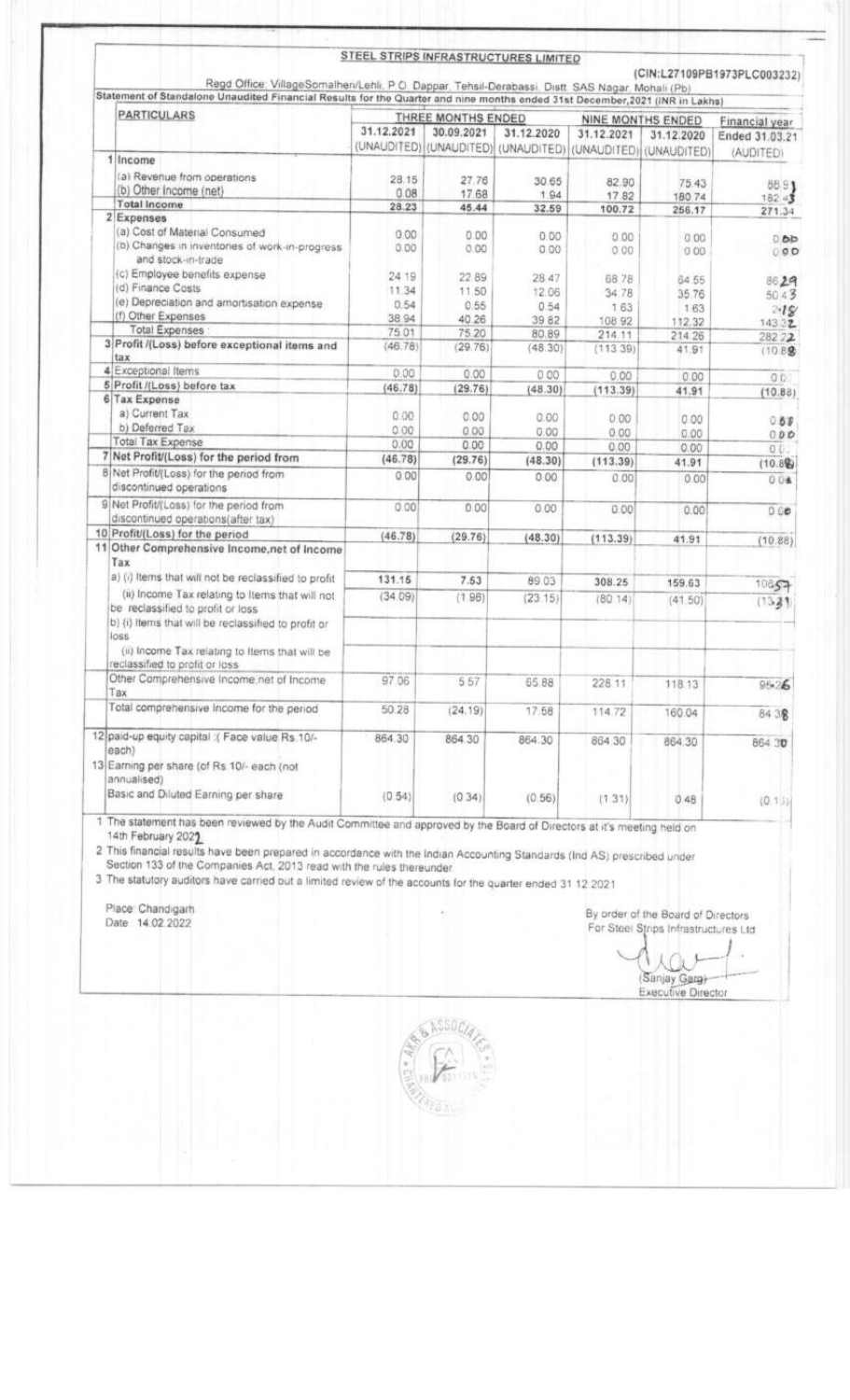

 $AKR$  &  $ASSOCIATES$  sco 51, 2nd Floor, Block -B, Chandigarh Citi Centre, VIP Road, Zirakpur (pb.) 140603 M : 9316288660, 017E2-518660 E-mail : narang.ca@gmai!.com

Independent Auditor's Review Report On consolidated unaudited quarterly financial results of the Company Pursuant to the Regulation 33 of the SEBI (Listing Obligations and Disclosure Requirements) Regulations, 2015

**Chartered Accountants** 

TO THE BOARD OF DIRECTORS OF STEEL STRIPS INFRASTRUCTURES LIMITED

- 01, 2021 to December 31, 2021 ("the Statement"), being submitted by the Parent 1. We have reviewed the accompanying Statement of Consolidated Unaudited<br>Financial Results of STEEL STRIPS INFRASTRUCTURES LIMITED ("the Parent") and its share of the net profit after tax and total comprehensive income of its associate for the quarter ended December 31, 2021 and year to date from April pursuant to the requirement of Regulation 33 of the SEBI (Listing Obligations and Disclosure Requirements) Regulations, 2015, as amended (the "Listing Regulations").
- 2. This Statement, which is the responsibility of the Parent's Management and approved by the Parent's Board of Directors, has been prepared in accordance with the recognition and measurement principles laid down in Indian Accounting Standard 34 "Interim Financial Reporting" ("Ind AS 34"), prescribed under Section 133 of the Companies Act, 2013, and other accounting principles generally accepted in India. Our responsibility is to express a conclusion on the Statement based on our review.
- 3. We conducted our review of the Statement in accordance with the Standard on Review Engagements (SRE) 2410 "Review of Interim Financial Information Performed by the Independent Auditor of the Entity", issued by the Institute of Chartered Accountants of lndia A review of interim financial inforrnation consists of making inquiries, primarily of persons responsible for financial and accounting matters, and applying analytical and other review procedures. A review is substantially less in scope than an audit conducted in accordance with Standards on Auditing and consequently does not enable us to obtain assurance that we would become aware of all significant matters that might be identified in an audit. Accordingly, we do not express an audit opinion.

We also performed procedures in accordance with the circular issued by the SEBI under Regulation 33 (8) of the SEBI (Listing Obligations and Disclosure Requirements) Regulations, 2015, as amended, to the extent applicable

4. The Statement includes the results of the following entities:

- Malwa Chemtex Udyog Limited (Associate of the Parent Company)

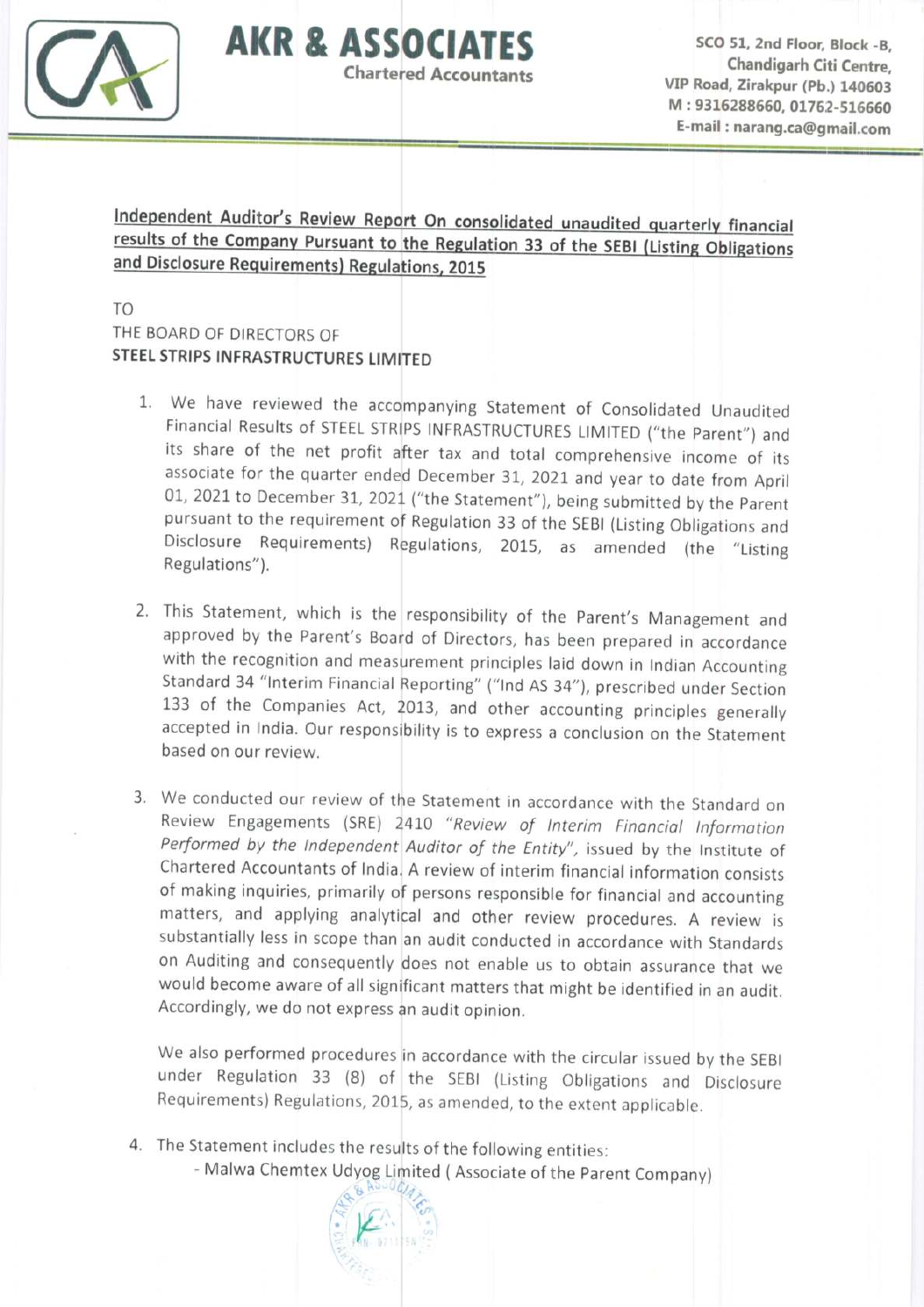- 5. Based on our review conducted and procedures performed as stated in paragraph 3 above, subject to the effects of the matter specified in paragraph 7 below nothing has come to our attention that causes us to believe that the accompanying Statement, prepared in accordance with the recognition and measurement principles laid down in the aforesaid Indian Accounting Standard and other accounting principles generally accepted in India, has not disclosed the information required to be disclosed in terms of Regulation 33 of the SEBI (Listing Obligations and Disclosure Requirements) Regulations, 2015, as amended including the manner in which it is to be disclosed, or that it contains any materia misstatement.
- 6. The accompanying Statement includes the unaudited interim financial results and other financial information, in respect of above-mentioned associate, whose unaudited interim financial results include the Company's share of total net profit before tax of Rs. 65.27 lakhs and Rs.3793.71 lakhs, for the quarter ended December 31, 2021 and for the period from April 01, 2021 to December 31, 2021, respectively.

These unaudited interim fi ancial results and other unaudited financial information have been approved and furnished to us by the Management and our conclusion on the Statement, in so far as it relates to the affairs of Associates is based solely on such unaudited interim financial results and other unaudited financial information,

7. Our conclusion is not modified in respect of this matter.

For AKR & Associates Chartered Accountants (Firm registration No. 021179N)

 $U_{\text{max}}$ :

 $\iota$ 

Kailash Kumar Partner (Membership Number: 505972)

Place of signature: Chandigarh Date: 14.02.2022 UDIN: 22505972ABZNSM9497